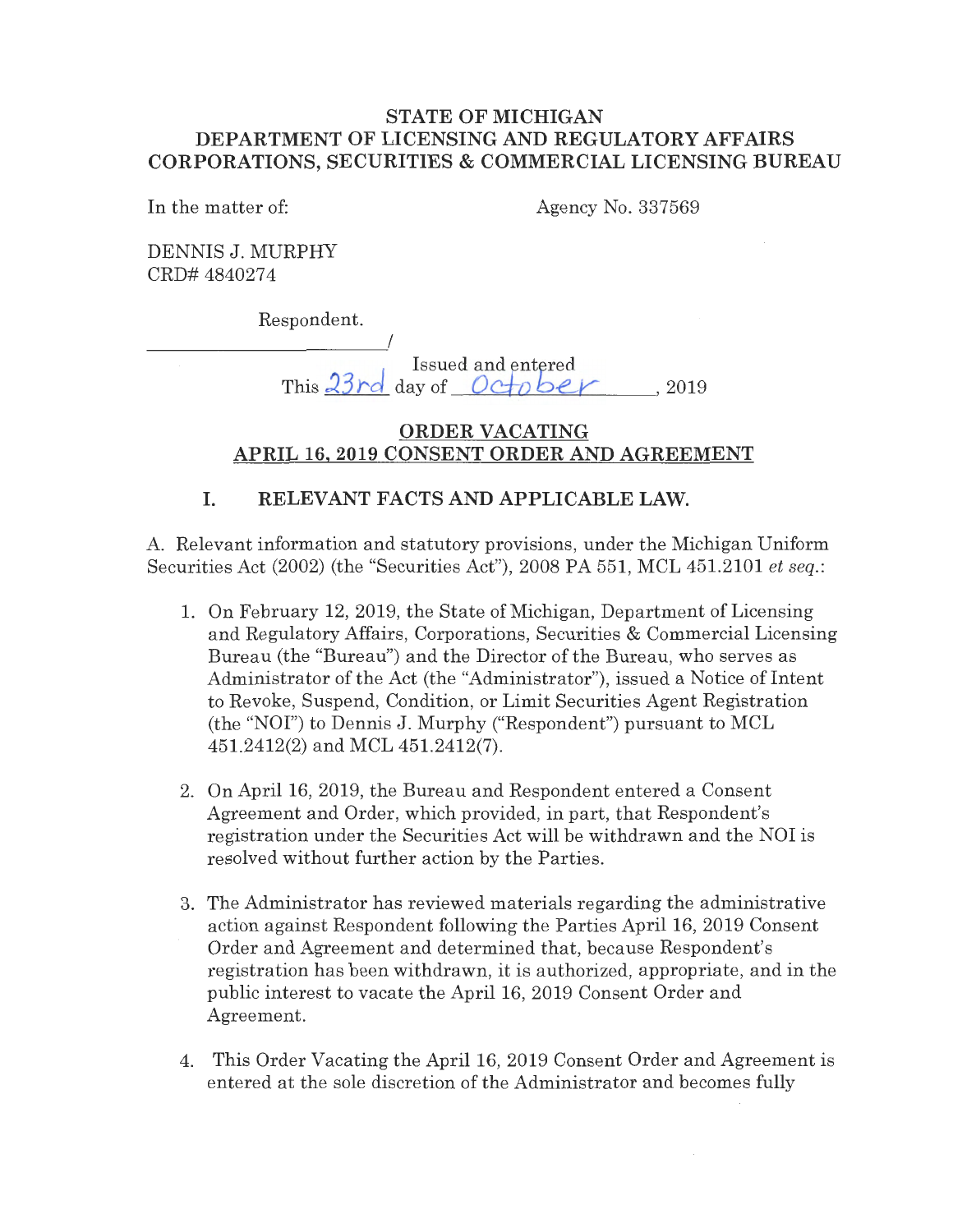effective and binding on the Bureau upon entry by the Administrator. This Order Vacating the April 16, 2019 Consent Order and Agreement contains no additional representations, promises, or agreements with respect to its subject matter.

## II. **ORDER.**

The Administrator finds that this ORDER is authorized, appropriate, and in the public interest based on the above-cited facts and law.

IT IS ORDERED as follows:

- 1. The Administrator withdraws the Notice of Intent to Revoke, Suspend, Condition, or Limit Securities Agent Registration issued against Dennis J. Murphy on or about February 12, 2019.
- 2. The Administrator vacates the April 16, 2019 Consent Agreement and Order.
- 3. The Administrator reserves the right to review the financial condition of Dennis J. Murphy in connection with any future application for registration under the Michigan Uniform Securities Act, 2008 PA 551, as amended, MCL 451.2101 *et seq.*

IT IS SO ORDERED.

DEPARTMENT OF LICENSING AND REGULATORY AFFAIRS CORPORATIONS, SECURITIES & COMMERCIAL LICENSING BUREAU

By:

ale, Administrator and Director rations, Securities & Commercial Licensing Bureau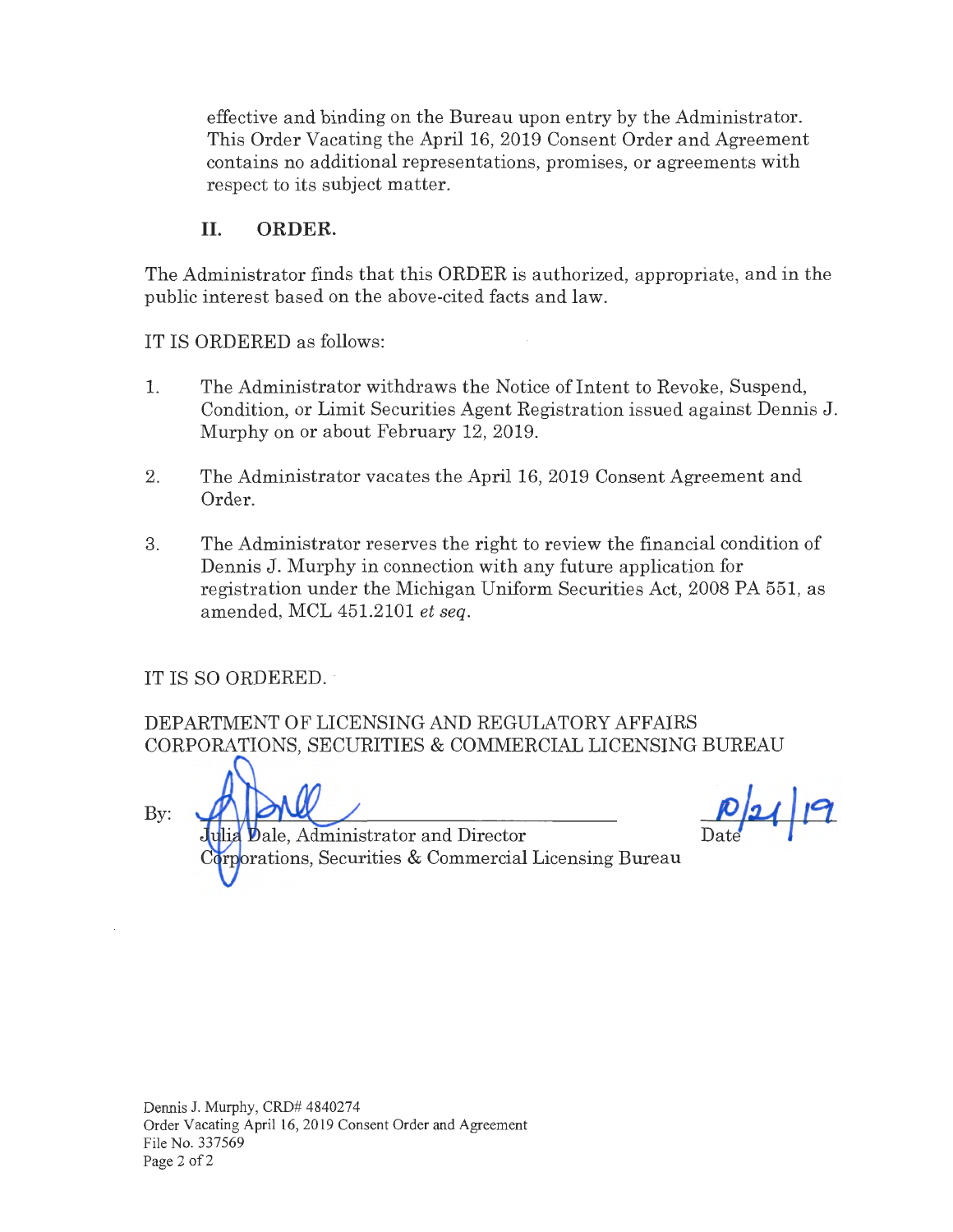### STATE OF MICHIGAN DEPARTMENT OF LICENSING AND REGULATORY AFFAIRS CORPORATIONS, SECURITIES & COMMERCIAL LICENSING BUREAU

In the matter of:

Agency No. 337569

I

DENNIS J. MURPHY CRD# 4840274

Respondent.

Issued and entered

this  $\frac{1}{e+h}$  day of  $\frac{A\rho_{1}}{e}, \frac{A}{e}, 2019$ 

# **CONSENT AGREEMENT AND ORDER**

A. Relevant information and statutory provisions, under the Michigan Uniform Securities Act (2002) (the "Securities Act"), 2008 PA 551, MCL 451.2101 *et seq.:* 

- 1. On February 12, 2019, the State of Michigan, Department of Licensing and Regulatory Affairs, Corporations, Securities & Commercial Licensing Bureau (the "Bureau") and the Director of the Bureau, who serves as Administrator of the Act (the "Administrator"), issued a Notice of Intent to Revoke, Suspend, Condition, or Limit Securities Agent Registration (the "NOI") to Dennis J. Murphy ("Respondent") pursuant to MCL 451.2412(2) and MCL 451.2412(7).
- 2. Respondent (CRD# 4840274) is an individual who resides in the State of New York, has his principal place of business in the State of New Jersey, and is presently registered in Michigan as a securities agent through Monmouth Capital Management, LLC ("Monmouth," CRD# 290248), a Michigan-registered broker-dealer.
- 3. On February 13, 2019, Respondent attempted to voluntarily withdraw his registration as a securities agent in Michigan by submitting a Form U-5 to the Central Registration Depository. The Form U-5 was submitted after revocation proceedings under section 412(2) of the Act, MCL 451.2412(2), became pending and the withdrawal was, therefore, not effective pursuant to section 409 of the Act, MCL 451.2409.

# B. STIPULATION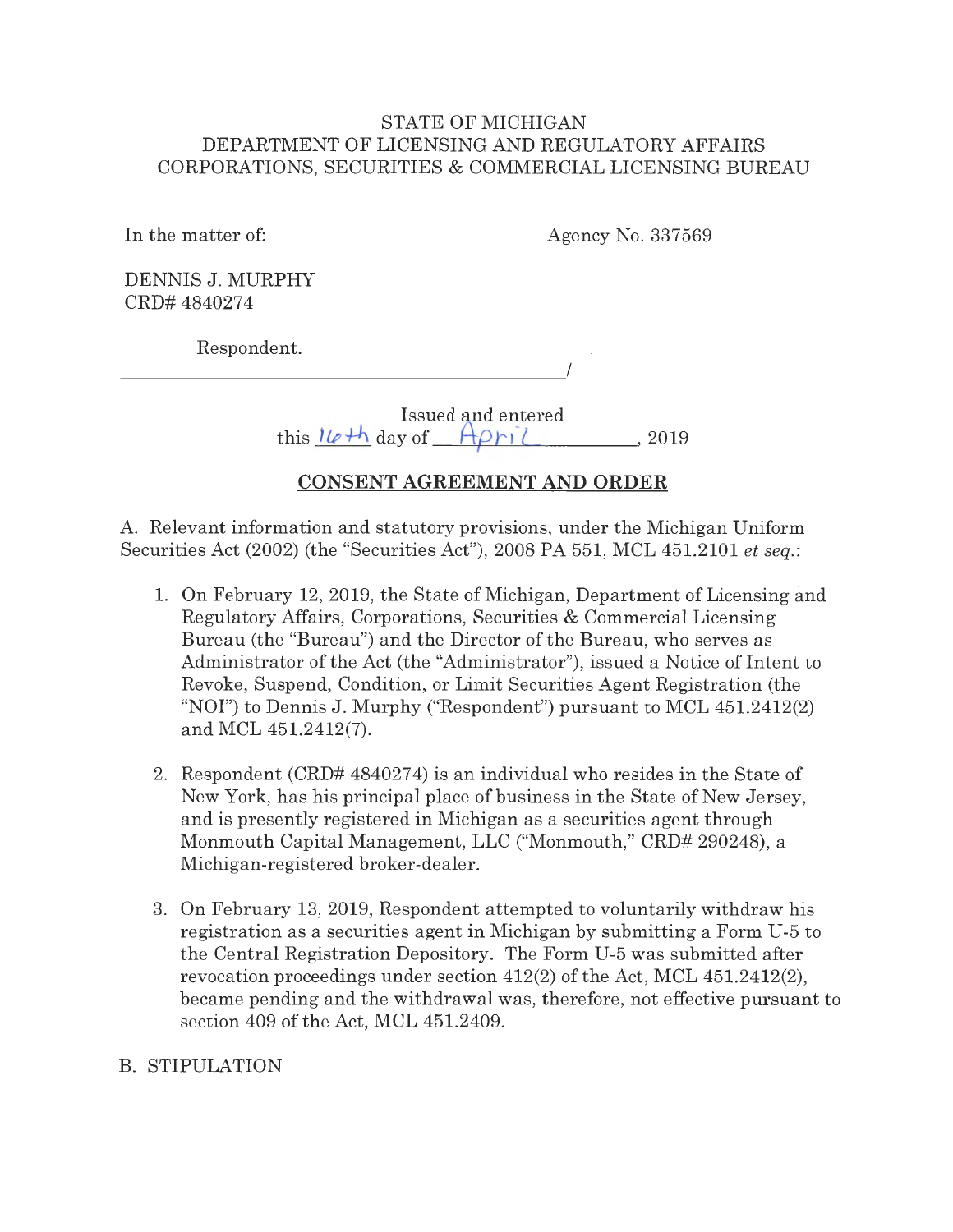Dennis J. Murphy Consent Order Agency No. 337569 Page 2 of 5

Respondent and the Administrator (collectively, "the Parties") agree to resolve Respondent's registration status in Michigan under the following conditions:

- 1. The Parties agree that, effective upon entry of the attached Order, Respondent's registration under the Act will be withdrawn, and the NOI is resolved without further action by the Parties.
- 2. Following entry of the attached Order, the Bureau will file a Form U6 reflecting the Parties' resolution of the NOI under this Consent Order. This Consent Order is a public record required to be published and made available to the public, consistent with section 11 of the Michigan Freedom of Information Act, MCL 15.241. The Bureau currently publishes copies of orders issued under the Act to the Bureau's website.
- 3. Respondent agrees to comply with the Securities Act in connection with all future conduct and activities, including but not limited to, ensuring that he is registered or exempt before effecting any further securities transactions in Michigan and ensuring that any securities he offers or sells in Michigan are registered or exempt.
- 4. The Parties agree that the Administrator is permitted to use any of the facts set out in the NOI if and when considering future applications for registration by Respondent, and Respondent agrees to waive any assertion or claim under MCL 451.2412(9), which would otherwise bar the Administrator from consideration of such facts in making her determination.
- 5. Respondent agrees to comply with any reasonable investigative demands made by the Bureau in the future for purposes of ensuring compliance with this Consent Order or the Securities Act.
- 6. The Parties acknowledge and agree that the Administrator retains the right to pursue any action or proceeding permitted by law to enforce the provisions of this Consent Order, and that failure to comply with this Consent Order may result in the reinstitution of the NOI, pending any action the Administrator chooses to take as a result of Respondent's failure to comply.
- 7. Respondent acknowledges and agrees that: (a) the Administrator has jurisdiction and authority to enter this Administrative Consent Order; (b) the Administrator may enter this Administrative Consent Order without any further notice to Respondent; and (c) upon entry of this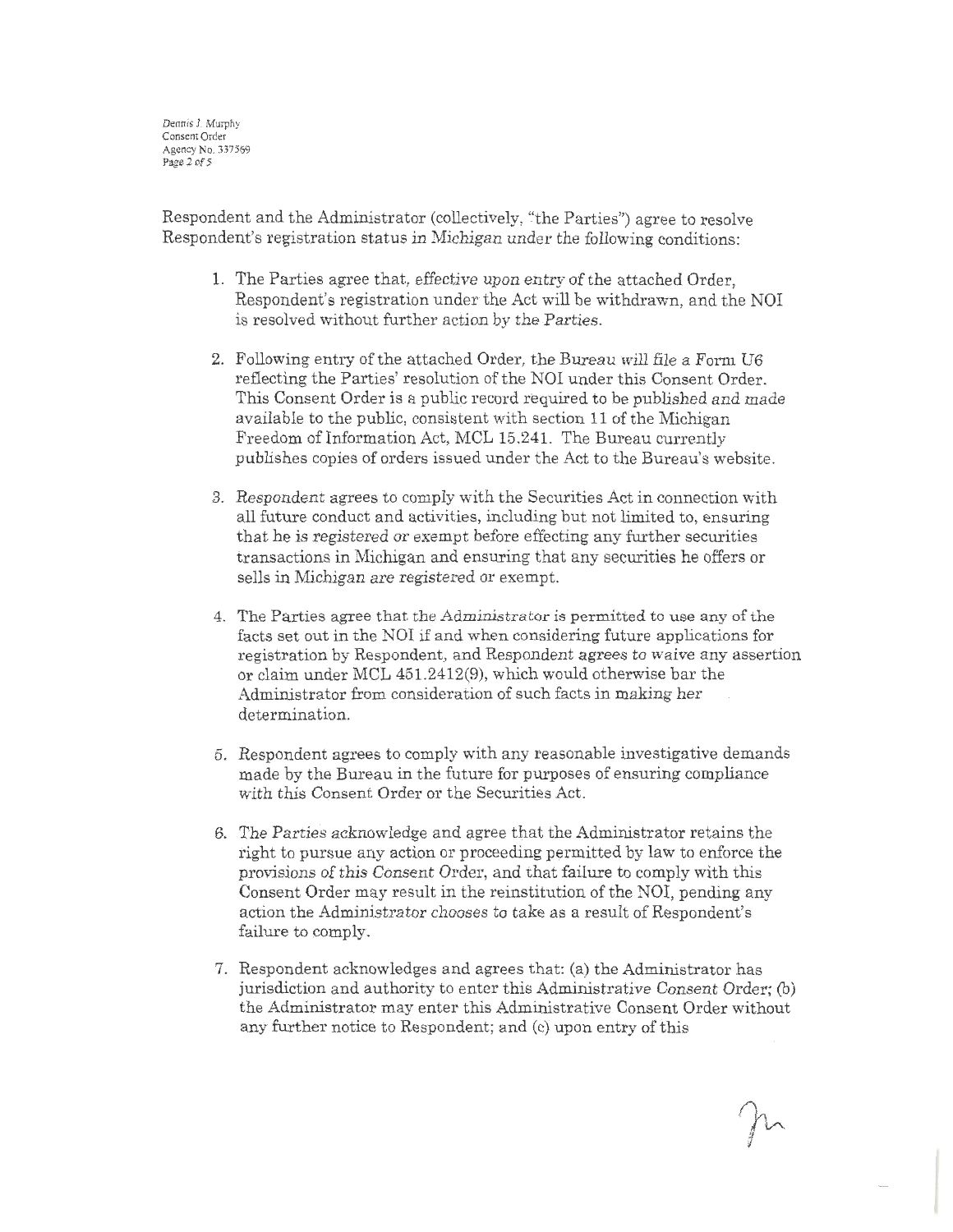Administrative Consent Order, it is final and binding, and Respondent waives any right to a hearing or appeal of this Administrative Consent Order and the NOI under the Securities Act, the rules promulgated under the Securities Act or the predecessor Act, the Administrative Procedures Act of 1969, 1969, MCL 24.2401 et seq., or other applicable law.

- 8. The Parties acknowledge and agree that this Consent Agreement and Order contains the entire understanding of the Parties and supersedes and forever terminates all prior and contemporaneous representations, promises, agreements, understandings, and negotiations, whether oral or written, with respect to its subject matter. The Parties further agree that this Consent Agreement and Order may only be amended, modified, or supplemented by a duly executed writing signed by each party and approved by Order of the Administrator.
- 9. The Parties understand and agree that this Consent Agreement and Order will be presented to the Administrator for her final approval as evidenced by its entry, and that the Administrator may, in her sole discretion, decided to accept or reject this Consent Order. If the Administrator accepts this Consent Order by entering it, this Consent Order becomes fully effective and binding. If the Administrator rejects this Consent Order by refusing to enter it, the Parties waive any objection to submitting the Hearing Request for adjudication through a formal administrative proceeding and the Administrator remaining the final decisionmaker at the conclusion of that proceeding.
- 10. The Parties acknowledge and represent that: (a) each party has read this Consent Agreement and Order in its entirety and fully understands all of its terms, conditions, ramifications, and consequences; (b) each party unconditionally consents to the terms of this Consent Agreement and Order; (c) each party has consulted with or had ample opportunity to consult with legal counsel of his or her choosing prior to executing this Consent Agreement; (d) each party has freely and voluntarily signed this Consent Agreement; and (e) the consideration received by each party as described in this Consent Agreement and Order is adequate.
- 11. The Parties agree that they may execute this Consent Agreement in any number of counterparts, each of which shall be deemed an original hereof, but which together shall constitute one and the same instrument and agreement, and that facsimile or electronically-transmitted signatures may be attached to this Stipulation and shall be binding on such party as an original signature.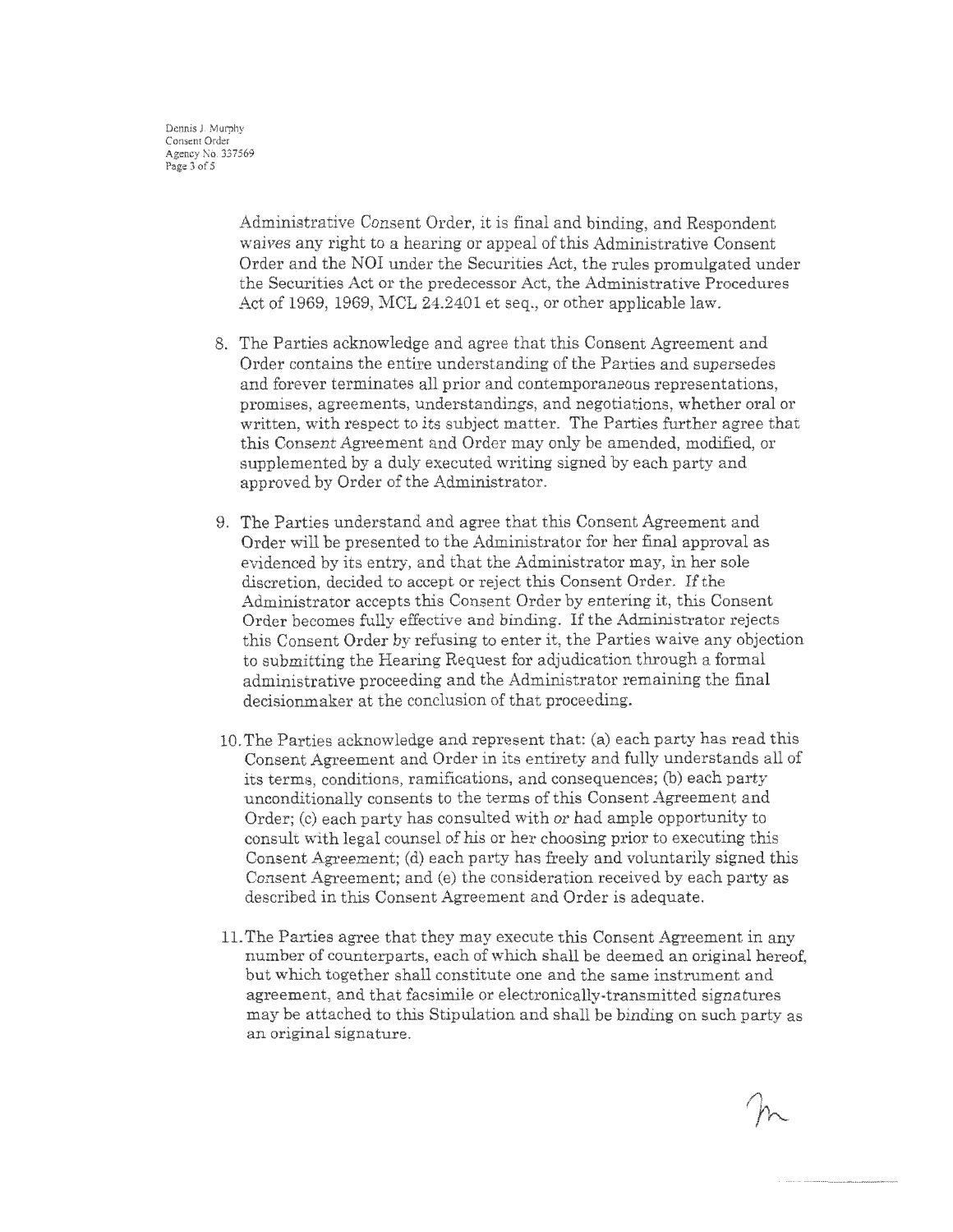Dennis J. Murphy Consent Order Agency No. 337569 Page 4 of 5

- 12. The Parties agree that facsimile or electronically-transmitted signatures may be submitted in connection with this Consent Order and are binding on that party to the same extent as an original signature.
- 13. The signatories to this Consent Agreement below represent and warrant that they have the legal capacity and authority to enter into this Consent Agreement on behalf of the named Parties and to bind the named Parties to the terms and conditions contained herein.

Through their signatures, the Parties agree to the above terms and conditions.

**Signed:** / Dennis J. Murphy, Respondent

Dated: Murch 29, 2019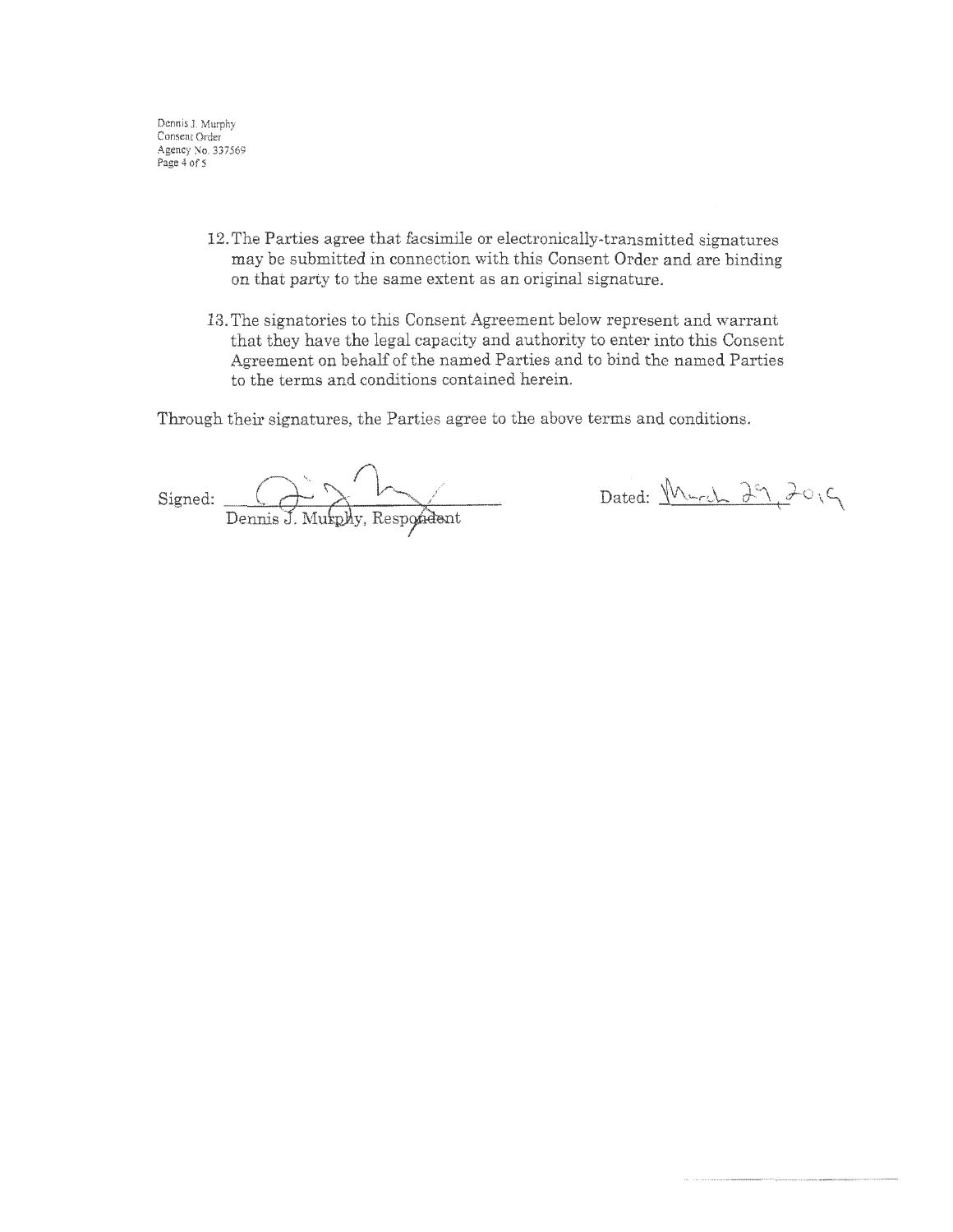Dennis J, Murphy Consent Order Agency No. 337569<br>Page 5 of 5

C. ORDER

NOW, THEREFORE, the Administrator ORDERS:

THE TERMS *AND* CONDITIONS OF THIS CONSENT ORDER ARE BINDING AND EFFECTIVE, IN ACCORD WITH THE FULLY EXECUTED CONSENT AGREEMENT CONTAINED HEREIN.

Julia Dale

Administrator and Director Corporations, Securities & Commercial Licensing Bureau

Date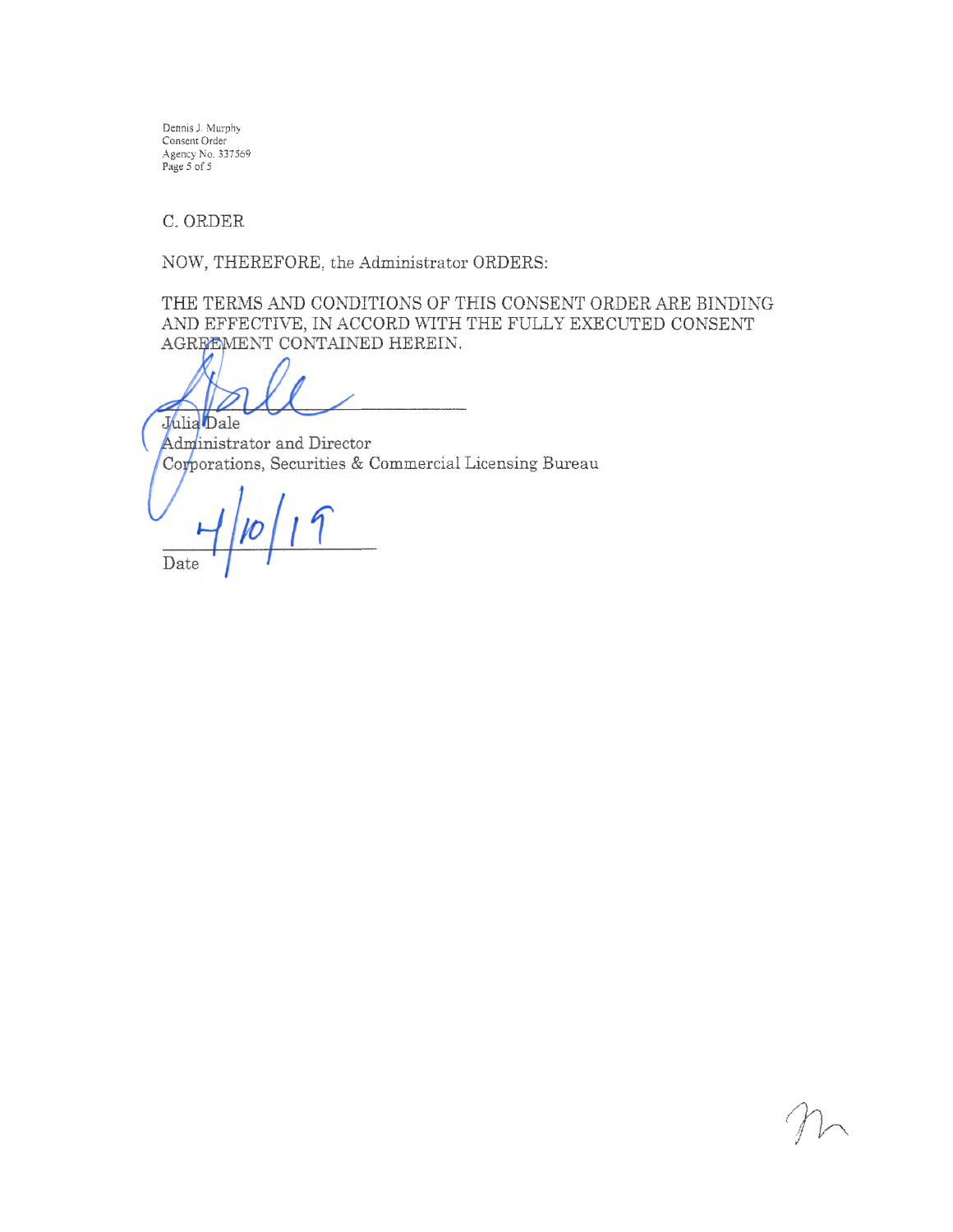#### **STATE OF MICHIGAN DEPARTMENT OF LICENSING AND REGULATORY AFFAIRS CORPORATIONS, SECURITIES & COMMERCIAL LICENSING BUREAU**

In the matter of: Agency No. 337569

 $\frac{1}{2} \frac{1}{2} \frac{1}{2} \frac{1}{2} \frac{1}{2} \frac{1}{2}$ 

DENNIS J. MURPHY CRD# 4840274

Respondent.

I Issued and entered This  $12$  day of  $\Delta$   $\Delta$ 

### **NOTICE OF INTENT TO REVOKE, SUSPEND, CONDITION, OR LIMIT SECURITIES AGENT REGISTRATION**

#### **I. RELEVANT FACTS AND APPLICABLE LAW.**

Relevant information and statutory provisions, under the Michigan Uniform Securities Act (2002), 2008 PA 551, as amended, MCL 451.2101 *et seq* (the "Securities Act"):

- 1. Dennis J. Murphy (CRD#4840274, "Respondent") is an individual who resides in the State of New York and has a principal place of business in the State of New Jersey. Respondent is presently registered in Michigan as a securities agent through Monmouth Capital Management, LLC (CRD#290248), a Michigan-registered broker-dealer.
- 2. The Corporations, Securities & Commercial Licensing Bureau ("the Bureau") within the Department of Licensing and Regulatory Affairs began an investigation of Respondent's activities in the securities industry after a routine review of disclosures on the Central Registration Depository ("CRD") revealed that Respondent was the subject of a lien.
- 3. The Bureau requested, and Respondent provided a personal balance sheet in the course of the investigation. The balance sheet submitted by Respondent showed that his liabilities exceed his assets. The Administrator finds that Respondent is insolvent because his liabilities exceed his assets.
- 4. The Director of the Bureau ("Administrator") has reviewed materials regarding Respondent's financial condition as it relates to his registration agent under the Securities Act. The Administrator has determined that it is authorized, appropriate, and in the public interest to revoke, suspend, condition, or limit Respondent's securities agent registration.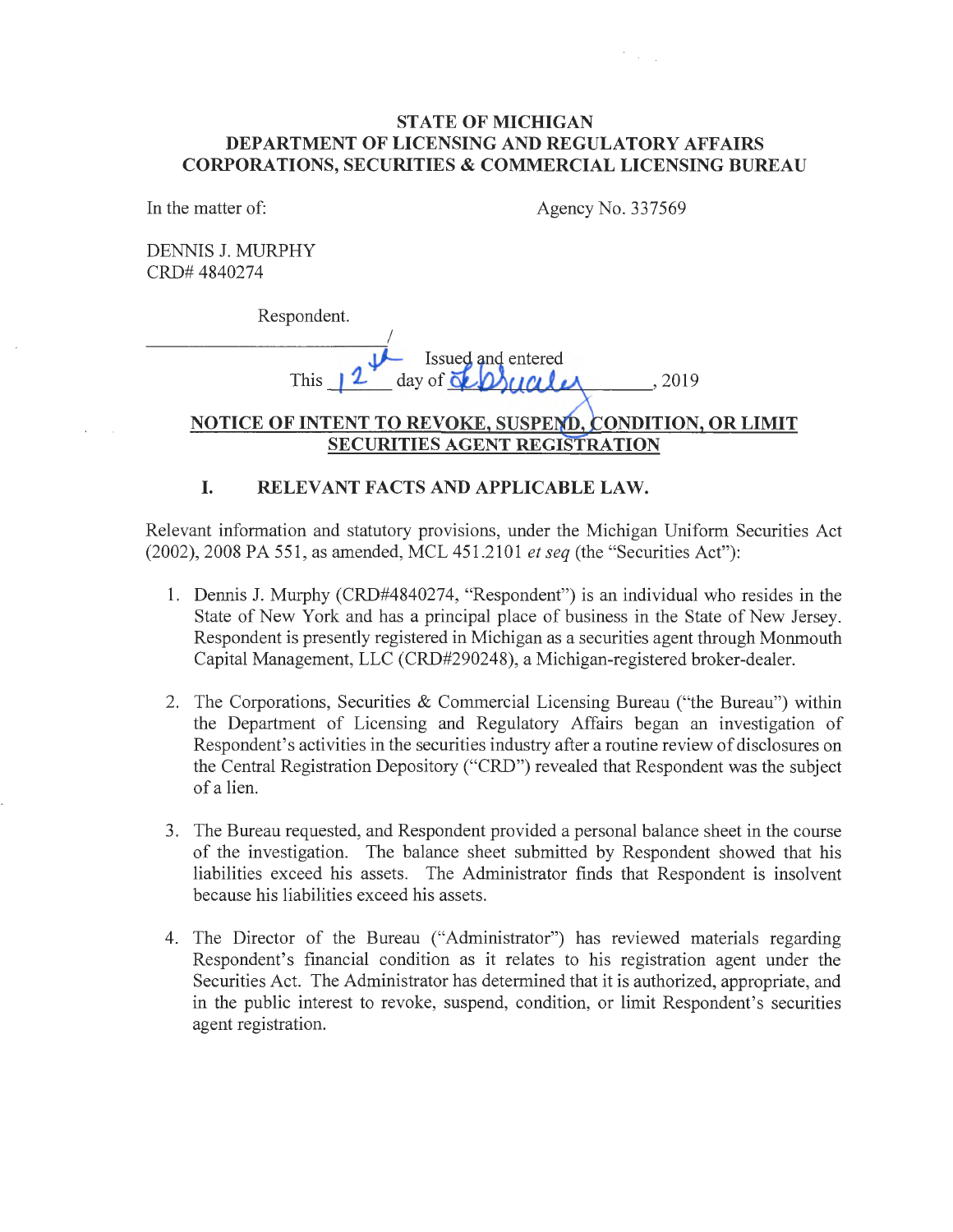5. Section 412(2) of the Securities Act, MCL 451.2412(2), states in relevant part:

If the administrator finds that the order is in the public interest and subsection (4) authorizes the action, an order under this act may revoke, suspend, condition, or limit the registration of a registrant and if the registrant is a broker-dealer or investment adviser, of a partner, officer, director, or a person having a similar status or performing similar functions, or a person directly or indirectly in control of the broker-dealer or investment adviser...

6. Section 412(4) of the Securities Act, MCL 451.2412(4) states in relevant part:

(4) A person may be disciplined under subsections (1) to (3) if any of the following apply to the person:

\*\*\*

(g) The person is insolvent, either because the person's liabilities exceed the person's assets or because the person cannot meet the person's obligations as they mature. The administrator shall not enter an order against an applicant or registrant under this subdivision without a finding of insolvency as to the applicant or registrant...

7. Section 412(7) of the Securities Act, MCL 451.2412(7), states:

 $(7)$  Except under subsection  $(6)$ , an order shall not be issued under this section unless all of the following have occurred:

- (a) Appropriate notice has been given to the applicant or registrant.
- (b) Opportunity for hearing has been given to the applicant or registrant.
- ( c) Findings of fact and conclusions of law have been made on the record pursuant to the administrative procedures act of 1969, 1969 PA 306, MCL 24.201 to 24.328.
- 8. The Administrator may revoke, suspend, condition, or limit Respondent's securities agent registration pursuant to section 412(2) of the Securities Act, MCL 451.2412(2), because it is in the public interest, and because:
	- A. Respondent is insolvent because his liabilities exceed his assets, giving the Administrator cause to issue an order under sections  $412(2)$  and  $412(4)(g)$  of the Securities Act, MCL 451.2412(2) and MCL 451.2412(4)(g).